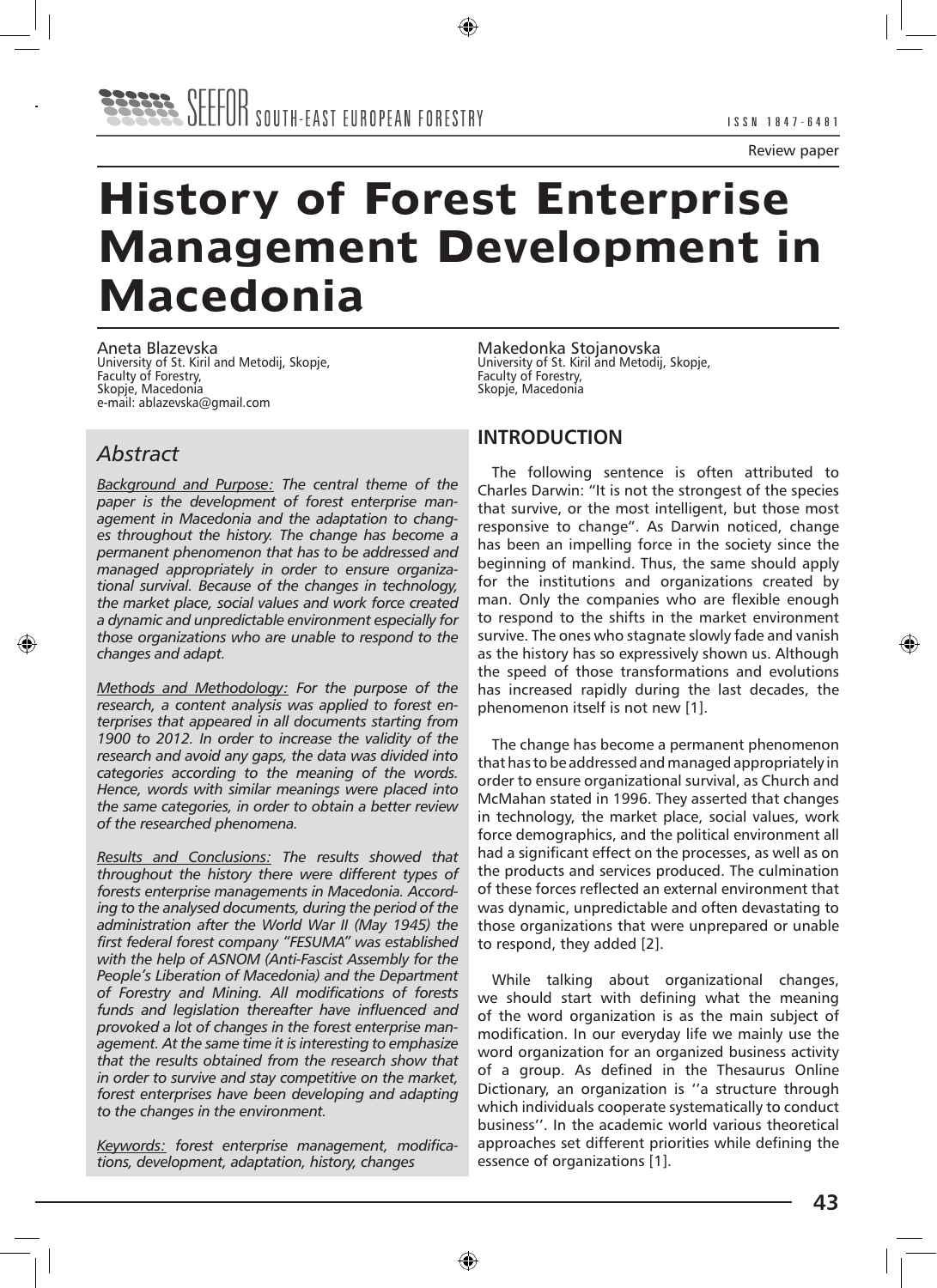According to Hall [3], ''Organizations are a dominant component of contemporary society''. They surround us. We are born in them and die in them. The space between us is filled with them. They are just about impossible to escape. They are as inevitable as death and taxes. The great social transformations in history were essentially organizationally based. The Roman Empire, the spread of Christianity, the growth and development of capitalism and socialism, and the changes that took place in both capitalism and socialism were and still are accomplished through organizations. These simple examples were intended to suggest that the careful analysis of organizations is a serious and important matter [3].

Organizations need to take into consideration a multitude of different expectations. Expectations and values need to be coherent with the prospected output. Also, organizations have to take into consideration the wants and needs of the society and the ideas of this society regarding their function and the ultimate necessity. The ability of organizations to adapt and change has become a central research issue focusing on the complexities of regulatory, political, technological and social changes. Nowadays, it is commonplace to note that the volatility of changes confronting organizations has dramatically increased [4].

#### **PROBLEM STATEMENT**

The first written documents regarding forest enterprise management in Macedonia appeared at the beginning of the 1900's. In 1992, Macedonia declared independence from the former Yugoslavia and shifted from the monopolistic into a pluralistic and democratic society which caused many changes. All the changes that happened over time, did not only evoke a shift in forest areas and legislation, but at the same time provoked changes in the forest enterprise management. Taking into account that around 35% of the surface in Macedonia is covered by forests, out of which 90% belong to and are managed by state enterprises, the forest enterprise management is of a particular importance not only to the enterprises themselves, but also to the entire forest sector of the country. Hence, the obtained data regarding the development of forest enterprise management is to provide important information for the main instigators of modifications and, on the other hand, such data will provide recommendations for the more appropriate types of forest enterprise management.

Until today, many studies have been done regarding forestry issues in Macedonia, but there is a lack of particular studies exploring the development of forest enterprise management and the adaptation to changes throughout the history. Bearing in mind the importance of the adaptation to changes for enterprises and their survival, as well as the fact that this is a completely new and unexplored component, this research emphasizes the significance and importance for the entire forest sector.

### **OBJECTIVES OF THE RESEARCH**

In order to better understand the speed and limits of adaptations to changes in forest enterprise management, it was very important to have a clear overview of the changes over time. Hence, the problem statement of this research is to better understand the development and adaptation of the forest enterprise management in Macedonia in last 100 years. Thus, goal of the study was to achieve and broadly elaborate the following objectives:

- • Identify the types of forest enterprise management over time.
- • Analyze and describe the adaptation to changes of the forest enterprise management in Macedonia over time.

The purpose of this study is to explore and highlight the main characteristics of the historical development of forestry enterprises and to give a clear review on changes throughout the history regarding forests areas, legislation and forest management. In order to meet the objective of this study, the following research questions were examined:

- Which forests enterprises have been developing in forestry in Macedonia over time?
- • How have forests enterprises developed and adapted to changes in Macedonia over time?

The response to those questions gave a clear overview of the development of enterprises in forestry in Macedonia and their adaptation throughout the history.

#### **THEORETICAL FRAMEWORK**

Throughout the history, many scientists attempted to analyze and explore organizations, starting from their own point of view, thereby concentrating on various aspects of organizations and applying different theories for the purpose of their own studies. Before we continue with theories that analyze organizations, it may be useful to define some common terms first. Webster's Dictionary defines an organization as ''an association or a society of people working together to some end''. Organization theory refers to the broad body of literature that explores the structure and design of organizations. Organization theory may be separated into sub-specialties, looking at different aspects of an organization.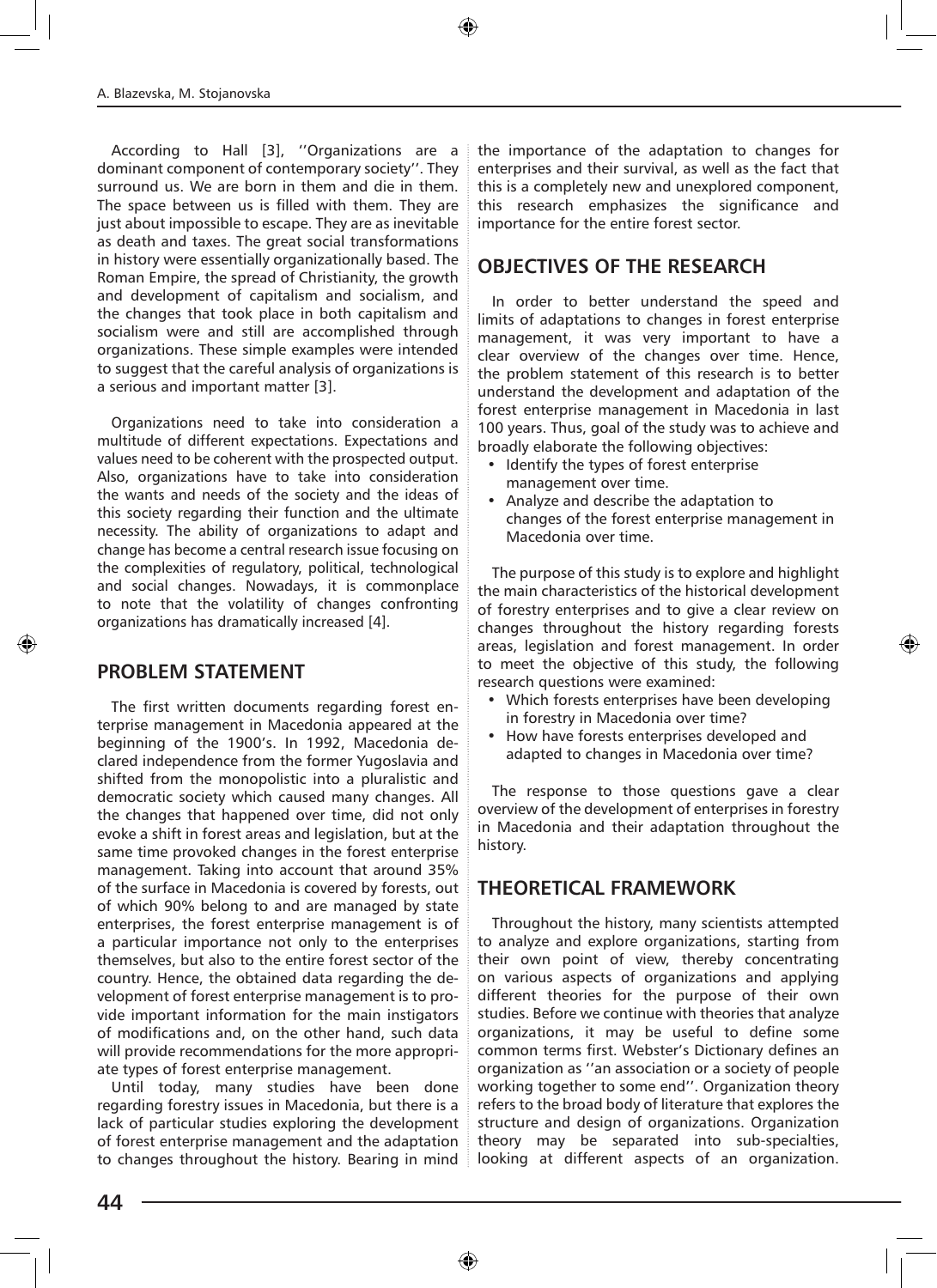Some organization theorists observe an organization's structure, and suggest ways an organization may redesign itself for a better performance. Other organization theorists observe an organization's processes or personnel, while others explore the importance of the rewards systems to motivate employees. Organization theorists both describe how organizations operate, and suggest how they may improve to operate more effectively and efficiently [5].

For the purpose of this research and at the same time in order to better analyze and explore the development of organizations in forestry and to understand their adaptation to changes throughout the history, organizational learning theory was applied.

Organizational learning theory is consists of models about the way organizations learn and adapt to the changing environment. In order to be competitive in a changing environment, an organization has to learn and change its goals and actions in response to changes of circumstances, as well as to link their actions to the outcome.

The notion of organizational learning as a key process within an organization modulating and shaping its performance might be traced back to the beginning of the 1960-s [6]. Organizational learning was conceived as a part of the managers' portfolio, and managers have been increasingly adopting the notion, to the extent that many managers consider organizational learning to be a powerful tool to improve the performance of an organization [6]. Organizational learning is an adaptive process where goals, attention rules and search rules adapt to the experiences within the organization.

The later developments included a distinction between adaptive learning – a response to the changed environmental conditions – and proactive learning – the planned organizational changes reaching beyond the mere reaction to environmental changes. Adaptive learning is considered more automatic and less cognitively induced than proactive learning. Hence, many theorists consider adaptive learning inferior to proactive learning [7]. Some authors emphasized that organizational decisions depended on certain rules and, hence, that organizational learning was executed on the basis of rules. The rules were determined and (re)shaped by experiences gained within this organization [5].

According to Senge [8], learning organizations are: ''*Organizations where people continually expand their capacity to create the results they truly desire,*  *where new and expansive patterns of thinking are nurtured, where collective aspiration is set free, and where people are continually learning to see the whole together*''.

In the situation of a changing environment only those who are flexible, adaptive and productive seem to be able to stand out. Thus, organizations have to consider how to challenge people to commit and learn at all levels. Senge [8] identified five disciplines of organizational learning: system thinking, personal mastery, mental models, building shared vision and team learning. System thinking means the interaction with other components in the system, that is, instead of isolating things as a single unit, they are observed as a range of interactions within the whole system. If I believe that my current state was created by somebody else, or by forces outside my control, why should I hold a vision? The central premise behind holding a vision is that somehow I am able to shape my future; System thinking helps us understand how our own actions shape our current reality, thereby giving us confidence that we may create a different reality in the future [9].

Personal mastery is: ''*The discipline of personal growth and learning*'' [8]. ''*Organizations learn only through individuals who learn. Individual learning does not guarantee organizational learning. But without it no organizational learning occurs*''. ''*People with a high level of personal mastery live in a continual learning mode. They never 'arrive'. Sometimes, language, such as the term 'personal mastery' creates a misleading sense of definiteness, of black and white. But personal mastery is not something you possess. It is a process. It is a lifelong discipline. People with a high level of personal mastery are acutely aware of their ignorance, their incompetence and their growth areas. And they are deeply self-confident. Paradoxical? Only for those who do not see the 'journey is the reward*'' [8]. People with a high level of personal mastery have the ability to create personal visions and accurately assess their reality according to their vision. In order for an organization to become successful in learning, it should include people at all levels capable of personal mastery, but who understand that personal mastery is a choice and not an order. Thus, organizations should create an environment that may assist employees to developed personal mastery [5].

In the words of Hall [8]: ''*Mental models are deeply held internal images of how the world works, images that limit us to familiar ways of thinking and acting. Very often, we are not consciously aware of our mental models or the effects they have on our behavior*''.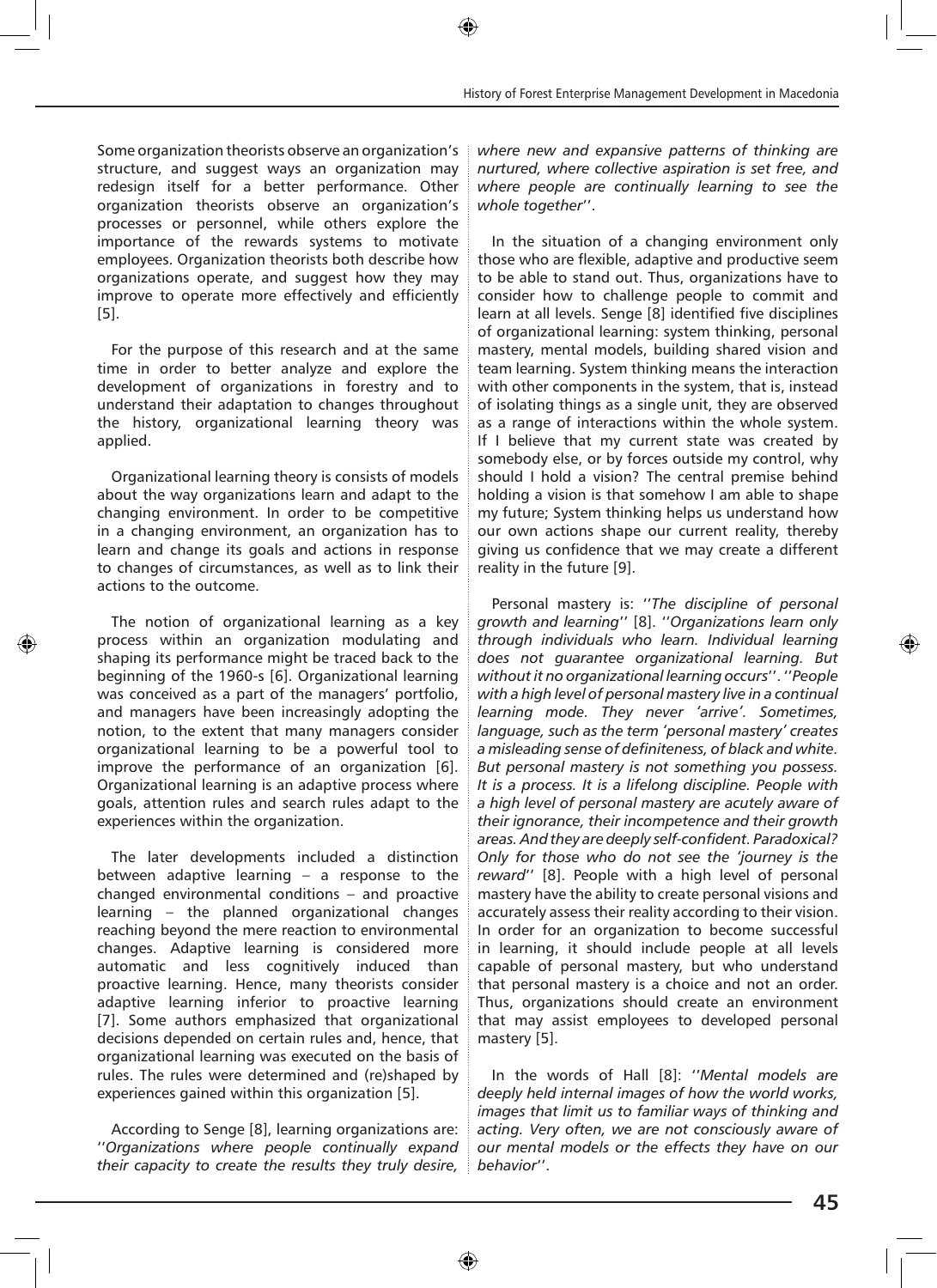In the learning process every organization has to develop its own capacity for people to change their mental models and learn new skills, because metal models have to be changed first in order to be able to change the future. A shared vision is a driving force for an improvement and a base for engagement and trust in the company [8]. The main idea of a shared vision is the common dream or goal of the individuals in an organization, this idea inspires work to achieve the vision [8] and considers the team a key-learning unit in the organization. Hall [8] defined team learning as ''*the process of aligning and developing the capacity of a team to create the results its members truly desire. It builds on the personal mastery, for talented teams are made up of talented individuals*''*.*

There are three dimensions of team learning: the first dimension is to think insightfully about complex issues, the second is the ability to take innovative and coordinate actions and the last one is the ability to create a network that will allow other teams to take action as well.

#### **METHODOLOGY**

The research design of this study has a descriptive character; therefore it uses the content analysis of relevant documents as a research method for the purpose of the study.

Content analysis is a method of analysing written, verbal or visual communication messages. Content analysis as a research method is a systematic and objective means of describing and quantifying phenomena. It is also known as a method of analysing documents. Content analysis allows the researcher to test theoretical issues to enhance the understanding of the data. Through a content analysis, it is possible to distil words into fewer content-related categories. It is assumed that, when classified into the same categories, words, phrases and the like share the same meaning [10].

The research was conducted in Skopje during 2012 and the areas of research were forest enterprises appearing in all documents, starting from the early 1900 until 2012. A content analysis was done on the following written documents: previous research of others that are in some way more or less related to the subject of this research, dissertations, reports from the public enterprise, forest laws, strategies, trade laws, laws on public supply, scientific articles, internet sources, as well as all other relevant literature that enabled a clear overview of the development and adaptation to the changes in forest enterprise management. To get a better overview, as well as to increase the validity of data and skip potential mistakes during research, data was divided into three categories forest area, legislation and management. Hence, the words of similar meaning were placed into the same categories, in order to enable a better and clear review of the research phenomena. At the same time it was very important to highlight that the approach of the content analysis of this research was deductive, taking into account that a theory was tested during the research, which means a move from the general to the specific.

#### **RESULTS**

In order to understand the history of the development of forests enterprise management in Macedonia more clearly, the obtained results were divided into three parts. The first part was related to forest funds, the second to forest legislation and the third part to forest enterprise management. The aim of exploring forest funds and legislation was to gain a better insight and understanding of the relations to the changes in forests enterprise management. At the same time that helped point out the main instigators which provoked changes in forests enterprises over the years. The analysis performed on relevant strategies, documents, dissertation, articles, laws and other relevant documents, for the purpose of this study, obtained the following results.

#### **Forest areas**

According to the statistical data on Macedonian forests in 1938, there were about 615 216 ha of forests or about 24% of the total geographical area. Of all the forests аt that time, 162 054 ha or 26.3% were state-owned, 360 797 ha or 58.6% were rural or communal, 84 914 or 13.8% were private and 7 496 ha or 1.2% were church forests. The statistical data from 1938 was used for the period of the Second World War. In the period from 1947-1949 the socalled ''first inventory'' was done at the level of the former SFR Yugoslavia [11].

The first forest inventory was carried out in 1961 and according to it, the total forest area was about 887 517 ha from the total geographical area of the Republic of Macedonia where the surface of land without the forest cover was 411 398 ha. This means that the total forest surface and areas without the forest cover were 1 298 915 ha or about 50.5% of the geographical area. Of the total forest area, 792 025 ha or 89.3% were commercial forests, 52 486 ha or 5.9% were protected and 42 006 ha or 4.7% special purpose forests. The second inventory of forests was carried out in 1979. According to the obtained data from the second forest inventory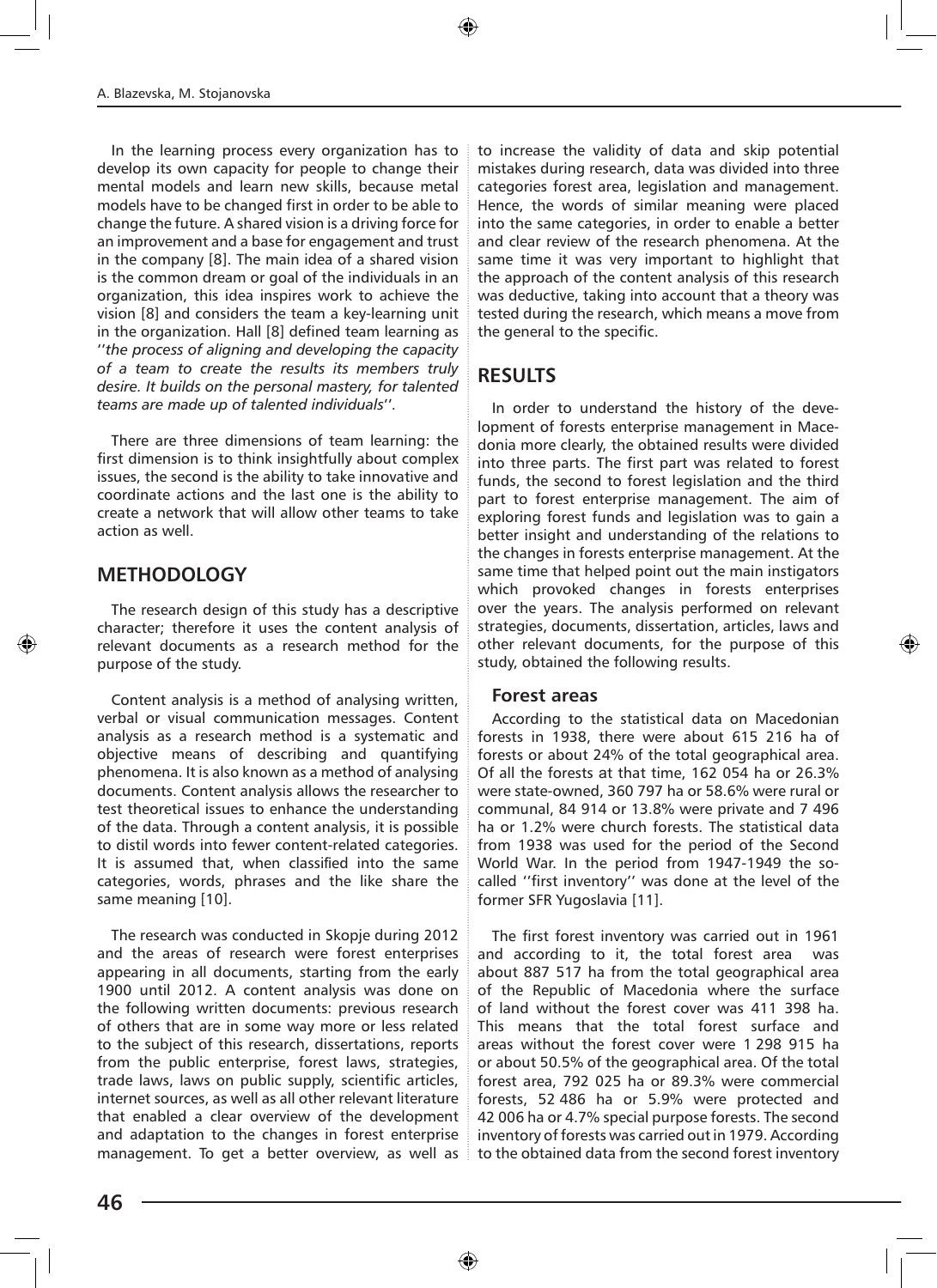| Year | Total forest area (ha) | Type of forest | Forest area (ha) |
|------|------------------------|----------------|------------------|
| 1938 | 615 216                | state          | 162 054          |
|      |                        | rural          | 360 797          |
|      |                        | private        | 84 914           |
|      |                        | church         | 7496             |
| 1961 | 887 517                | commercial     | 792 025          |
|      |                        | protected      | 52 486           |
|      |                        | special        | 42 006           |
| 1979 | 905 653                | state          | 816 633          |
|      |                        | private        | 89 0 20          |

*TABLE 1 Forest areas in Macedonia*

in 1979, the total forest area in Macedonia was 905 653 ha or about 35.2% of the total surface of the Republic of Macedonia. In 1961 forest area was increased by about 18 136 ha or 2.0%. From the data we may conclude that forest funds from 1961 to 1979, from first to the second inventory, changed significantly in their manufacturing capability and less in the amount of forest area. Such changes were the result of many cultivation measures, as well as the continuous and comprehensive preventive care of forests [11].

The total forest area was 950 594 ha in 1999 which, compared to the forest area in 1979, meant an increase of 60 288 ha or about 5.0%. The state-owned forest areas increased from 816 633 ha in 1979 by 838 599 ha or for about 2.7%, while privately-owned increased from 89 020 ha to 11 995 ha or more than 25.8% [12].

#### **Forest Legislation**

Forest management is regulated and determined by forest laws. Historically speaking, forest legislation in Macedonia is recent. The first forest law was adopted before the Second World War, in 1929, by the Kingdom of the Serbs, Croatians and Slovenians or Yugoslavia, a part of which the Republic of Macedonia was at that time. This law with some amendments was in force until the Second World War. After the Second World War, in 1947, a General Forest Law was passed, while Forests Statutes were passed in 1961 and 1965. In 1997 the new Forest Law in Macedonia was adopted (The Official Gazette of R.M, No.47/97).

Forests and forest lands are legally treated in societies as the natural wealth and therefore special protective measures are provided by the law. Their cultivation, utilization and protection has to be performed in a manner to preserve their value, increase the growth and yield under natural conditions ,as well as to

preserve and improve their production and useful functions [11].

#### **Forest Enterprise Management**

1965, when the Secretariat of Forestry at the Executive Council of NRM was formed. In the middle of 1968, the Secretariat of Forestry transformed into the Secretariat of Agriculture and Forestry of NRM. At that time, the Directorate for Wood Industry established several self-managed wood industry companies, while forest entities operated as self-financing institutions [11].

Forest entities and national parks were established by the National Board for the Environment. In 1957, twenty four forests entities were established in Macedonia , two national parks, two administrations for urban and non-urban greenery and seven sections for rain torrent regulations. In the period from 1960 until 1970, certain integration processes occurred not only between forests entities that turned into economic organization, but also occurred between forestry and wood industry. At that time two industry organizations in Macedonia: ''Treska Skopje'' and ''Macedonia wood'' were founded. After the constitutional changes in 1974 and the adoption of the Law on Associated Labour, or popularly called the Workers' Constitution, in 1976, the economic entities formerly working as companies, organizations and institutions, etc., were organized as Organizations of Associated Labour (OUR), or the Basic Organizations of Associated Labour (OOUR), respectively. The notion of those basic organizations generally, and in the forestry in particular, meant basic organizations, working organizations, complex organizations and other higher forms of association. Namely, the Basic Organizations of Associated Labour (OOUR) merged into Working Organizations (RO), and those into Complex Organizations of Associated Labour (SOUR). At the end of 1980, some changes occurred in the organization of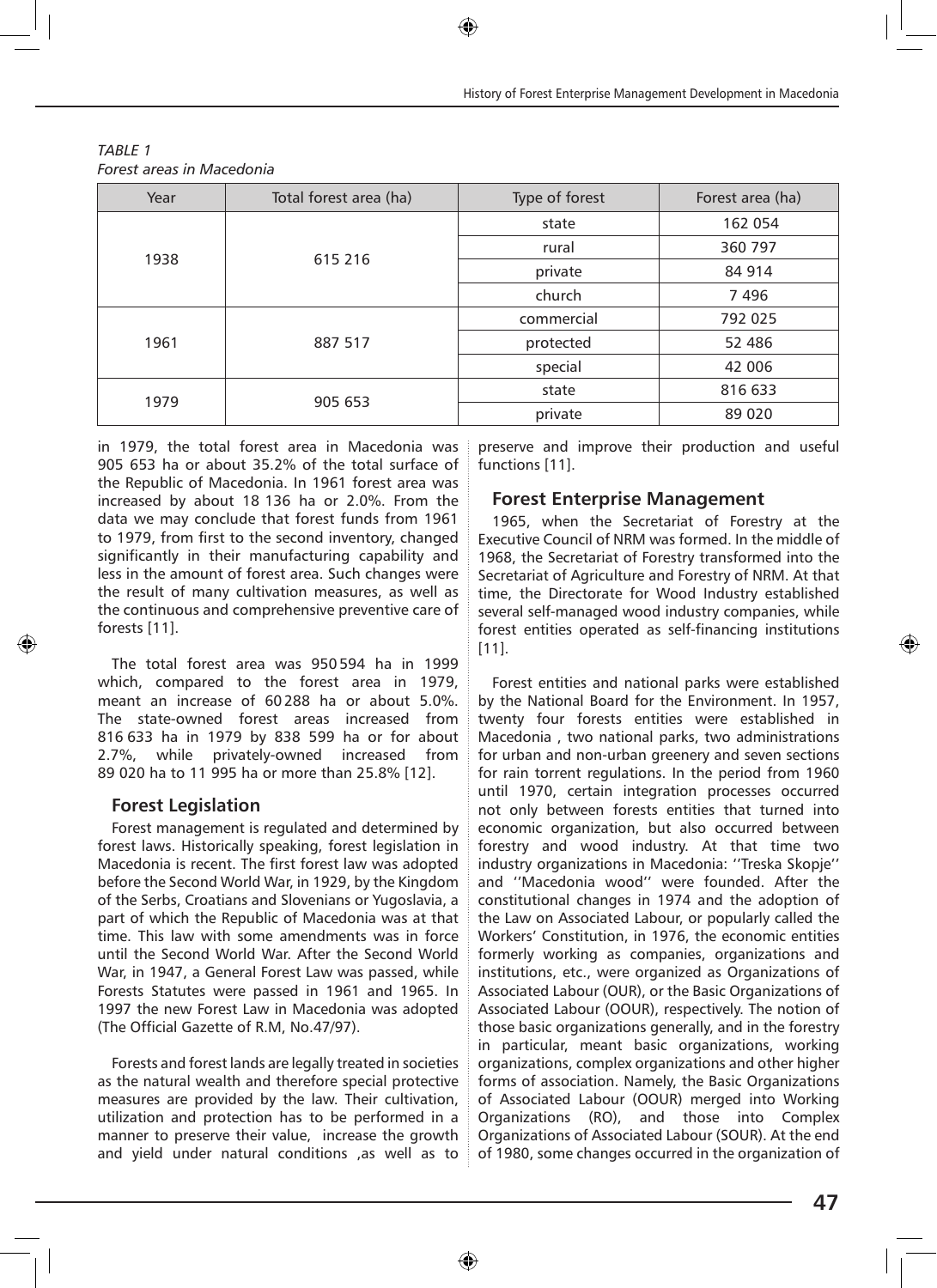economic entities, changes based on the constitutional amendments passed in 1988, when the Trade Law was adopted (The Official Gazette of the Socialist Federal Republic of Yugoslavia, No. 77/88) when the current law on associated labour was practically suspended. In the next 2-3 years, disintegration processes occurred in forestry, so most of the forests entities that operated as OOURs in the framework of Working Organizations (RO) or independently until then, were organized as Communal Organizations for the Management of Forests. Hence, until the adoption of the new law on forests in 1997 (The Official Gazette of R. of Macedonia, No.47/97), out of the thirty 30 (thirty) former forests entities, 28 (twenty eight) were organized as communal organization, while Kruševo and Delčevo were organized as public enterprises. Based on Article 17 of the Forest Law (The Official Gazette of R. of Macedonia, No. 47/97) and Article 46, paragraph 3 of the Administrative Law of the Republic of Macedonia (The Official Gazette of the Socialist R. of Macedonia, No. 38/90 and The Official Gazette of R. of Macedonia, No. 63/94), the Government of Macedonia decided to establish a public enterprise for forest management (The Official Gazette of R. of Macedonia, No.65/97) on their meeting held on December 15,1997 [11].

The public enterprise for managing forests "Macedonian Forests" has been managing public forests in the Republic of Macedonia. The enterprise was founded on July 1, 1998 as the legal successor of several forests economic entities that had been managing forests until then. For the successful and efficient performance of its activities, the public enterprise "Macedonian Forests" was organized into one head office and thirty branch offices, with the centralized budget and decision-making system.

For the efficient and rational management, forests were divided into commercial forest units. The management of private and state-owned forest, regardless their purpose, is now in accordance with the general management plans adopted by the Government of the Republic of Macedonia for the period of twenty years. The general management plan determines the management of forests in accordance with natural conditions and opportunities for existence, regeneration and development of forests, also dividing forests by type, preservation, timber, road infrastructure, vulnerability to negative influences, general directions and goals for future management measures for the care, protection, development, improvement and expansion of forests in the Republic of Macedonia. In accordance with the general management plans, the public enterprise has adopted special plans for forest management for the duration of ten years. Action

or special plans were later approved by the Ministry of Agriculture, Forest and Water Management, while the control of the performed activities from action plans is done by the Forest Inspectorate. Considering the fact that one of the most important actions in forestry is forest management. Particularly because of the forests' multifunctionalities, the management of forests is organized through the public enterprise. Beside the public enterprise, that was mainly established to perform activities of public interest, it is possible to establish other forms of organizations in forestry regulated by special laws on trade companies. By adopting the Trade Law, old terminology also changed, and this Law also meant the expiration of the old legislation on companies (The Official Gazette of R.M., No. 15/93) where the term "enterprise" was used as a synonym for a profitable economic entity. Thus all legal subject that performed activities of public interest and that were founded as Public Enterprises, are now organized as trade companies respectively, according to the Trade Law on Companies [11].

#### **DISCUSSION AND CONCLUSIONS**

The relationship between the development and adaptation of forest enterprise management to changes throughout the history is a very complex and dynamic issue to follow and understand. Nevertheless, at the same time such information may significantly assist the better understanding and following of forest enterprise management. Hence, this data may help other forest enterprises in showing them a way to further develop, handle and adapt to changes in the environment.

The analysis and review of the existing literature reveals that a lot of changes occurred throughout the history of the forest enterprise management in Macedonia. Regardless of their origin and nature, they all influenced and initiated many changes within the enterprises themselves. In order to survive, these forest enterprises needed to develop and adapt to the ongoing changes in the environment. Based on the obtained results from the research it may be said that all forest enterprises established in Macedonia have followed the changes in the ecological and economic environment. This is confirmed by the fact that changes in forests areas, forest legislation and management initiated and were followed by the modifications in the forest enterprise management.

Concerning the testing of the organizational learning theory for the purpose of this study, some conclusions may be drawn. It is known that the organizational learning theory explores the way and models on